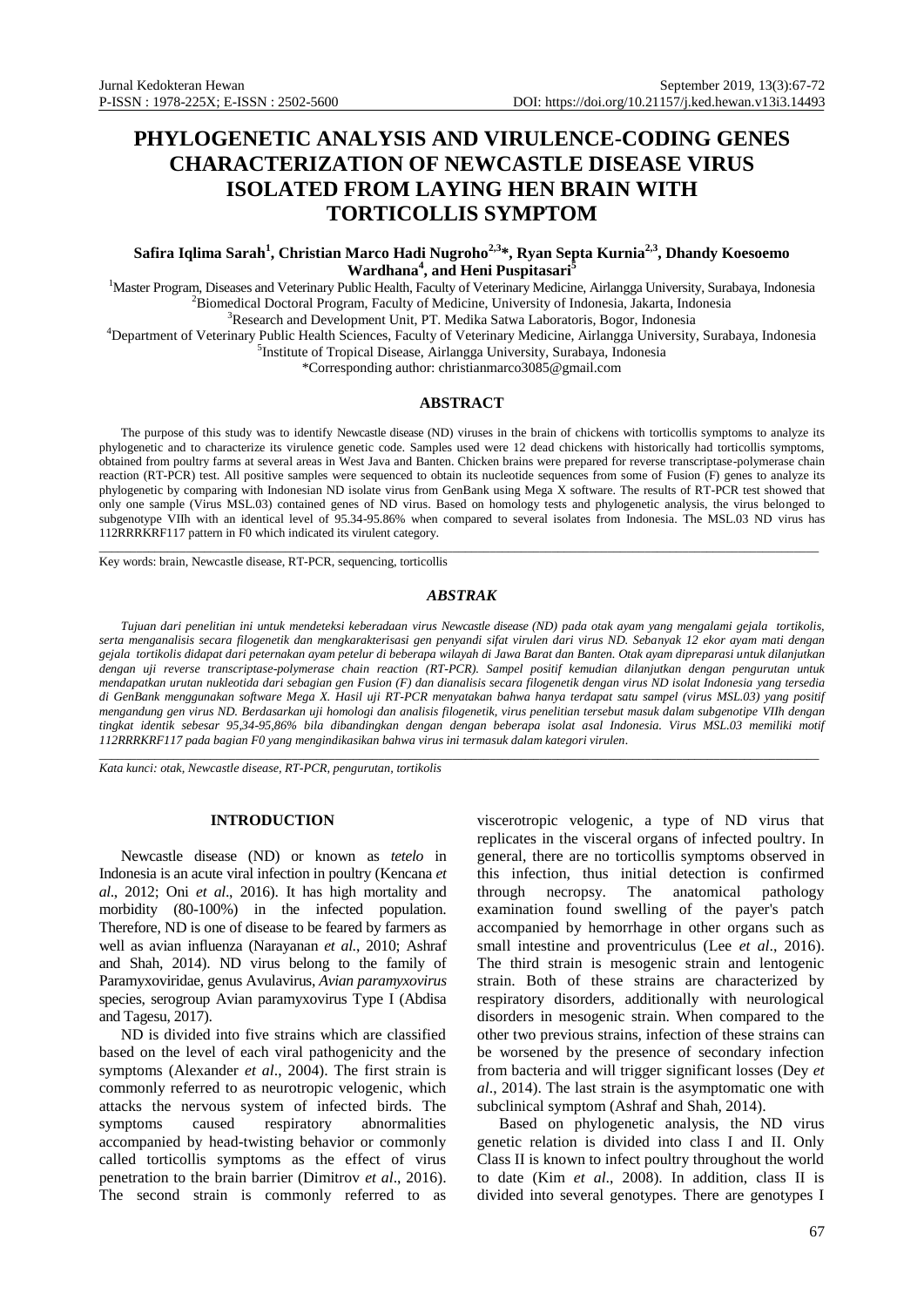to XVIII which are often used in the classification of ND viruses (Li *et al*., 2019). However, there are two genotypes that are more "popular" in Indonesia, Genotype VII which is common in Indonesia and Genotype II especially LaSota strain which is widely used as a seed in live vaccines (Wulanjati *et al*., 2018). As vaccination widely spread, it will allow the ND virus which is an RNA virus to mutate rapidly, resulting in the emergence of new subgenotype. Subgenotypes VIIh and VIIi are the most frequent cause of infections at poultry farms in Indonesia (Shofa *et al*., 2018).

ND virus genome consists of several genes such as genes F, P, M, HN, and L that encode several proteins, each with its own role (Wise *et al*., 2004; Jindal *et al*., 2009). F gene is a part of ND virus that influences pathogenicity level of the virus. Amino acid residues sequences at the cleavage site (F0) position in the F gene become the molecular determinant in classification for pathogenicity level. The gene is also used to define class and genotype classification of ND viruses, although some other genes can also be used in molecular identification of ND disease (Choi *et al*., 2010).

First ND case was reported in Java in 1926, followed by reports in 1927 in the UK, until now several cases has been reported at multiple area in Indonesia (Indriani and Dharmayanti, 2016). In the past decade, diagnoses based on clinical symptoms accompanied by pathological analysis of ND disease are considered ineffective. This is mainly because of similar avian viral diseases such as Avian Influenza (AI) share similar clinical symptoms and pathological abnormalities.

Therefore, molecular diagnosis is a practical choice in detecting ND virus infections. Shofa *et al*., (2018) proved that molecular diagnosis through reverse transcriptase-polymerase chain reaction (RT-PCR) followed by sequencing can provide accurate results about ND viruses along with its genotypes and even subgenotypes to determine appropriate virus seed for vaccination program. The purpose of this study were to detect the presence of ND viruses in the brains of laying hens that displays torticollis symptoms prior to death and to conduct phylogenetic analysis and characterization of the virulent genes of the ND virus based on its F gene.

## **MATERIALS AND METHODS**

Twelve laying hen brains were collected from Research and Development unit of PT. Medika Animal Laboratories (Bogor), stored at -20° C during June 2019. Samples were collected from various animal farm areas in West Java and Banten Provinces. The purposive sampling was implemented to select the brain from a dead laying hen with history of torticollis symptom. Sample information can be seen in Table 1.

## **Sample Preparation and RNA Isolation**

Hen brain was suspended with a sterile phosphate buffer saline (PBS) with the volume ratio of the brain and PBS was 2 : 3, then mixed in a 1.5 mL microtube using a micropastle provided by Tissue Total RNA Mini Kit (Geneaid) according to the procedure. The suspension of organ is mixed vigorously and then centrifuged at a speed of 12000 rpm for 3 minutes. Supernatants that contain viruses are extracted using Total Tissue RNA Mini Kit (Geneaid). The results of RNA isolation were stored at -20° C before further testing. ND strain LaSota virus vaccine was used as positive control.

# **Detection and Sequencing of Partial Gene Fusion (F)**

Amplification of partial Fusion (F) gene was conducted using Superscript III One Step RT-PCR System with PlatinumTM Taq DNA Polymerase (Invitrogen) using forward primer: 5'- ATGGGCTCCAGACCTTCTACCA-3' and reverse primer: 5'-CTGCCACTGCTAGTTGTGATAATCC-3' with target band size 535 bp (Radwan *et al*., 2013). Each microtube PCR consists of 25  $\mu$ L 2× reaction mix, 2 μL Superscript III reverse transcriptase-Platinum Taq high-fidelity polymerase enzyme mix, 9 μL sterile H2O, each 1 μL primer, and 4 μL RNA template. SimpliAmp thermal cycler (Applied Biosystems) machine was used for RT-PCR with the following stages: cDNA synthesis and pre-denaturation at  $50^{\circ}$  C for 20 minutes and  $94^{\circ}$  C for 2 minutes. Then, 40 cycles consisting of denaturation at  $94^{\circ}$  C for 15 seconds, annealing at  $52^{\circ}$  C for 30 seconds, and extending at  $68^{\circ}$  C for 30 seconds were performed. Amplification process was terminated with final extension at  $68^{\circ}$  C for 5 minutes.

|  |  | Table 1. Sample information |  |  |
|--|--|-----------------------------|--|--|
|--|--|-----------------------------|--|--|

| No. | Code<br>sample | Origin       | Organ        | Age<br>(Weeks) |                                                  | ND vaccination |      |
|-----|----------------|--------------|--------------|----------------|--------------------------------------------------|----------------|------|
|     |                |              |              |                | Symptom                                          | record         |      |
|     |                |              |              |                |                                                  | Killed         | Live |
|     | MSL.01         | Sukabumi     | <b>Brain</b> | 26             | Torticollis                                      | Yes            | Yes  |
| 2   | MSL.02         | Subang       | Brain        | 35             | Torticollis, Respiratory disorder                | Yes            | Yes  |
| 3   | MSL.03         | Tangerang    | Brain        | 42             | Torticollis, Respiratory disorder, Lime stools   | Yes            | Yes  |
| 4   | MSL.04         | Tangerang    | Brain        | 33             | Torticollis, Respiratory disorder                | Yes            | Yes  |
|     | MSL.05         | Sukabumi     | Brain        | 40             | Torticollis, Respiratory disorder, Bluish wattle | Yes            | Yes  |
| 6   | MSL.06         | Sukabumi     | Brain        | 40             | Torticollis                                      | Yes            | Yes  |
|     | <b>MSL.07</b>  | <b>Bogor</b> | Brain        | 24             | Torticollis, Respiratory disorder                | Yes            | Yes  |
| 8   | MSL.08         | Subang       | Brain        | 33             | Torticollis, Respiratory disorder, Lime stools   | Yes            | Yes  |
| 9   | MSL.09         | Bogor        | Brain        | 27             | Torticollis, Respiratory disorder, Bluish wattle | Yes            | Yes  |
| 10  | MSL.10         | Subang       | Brain        | 56             | Torticollis, Respiratory disorder, Bluish wattle | Yes            | Yes  |
| 11  | MSL.11         | Subang       | Brain        | 43             | Torticollis, Respiratory disorder                | Yes            | Yes  |
| 12  | MSL.12         | Subang       | Brain        | 45             | Torticollis, Respiratory disorder, Bluish wattle | Yes            | Yes  |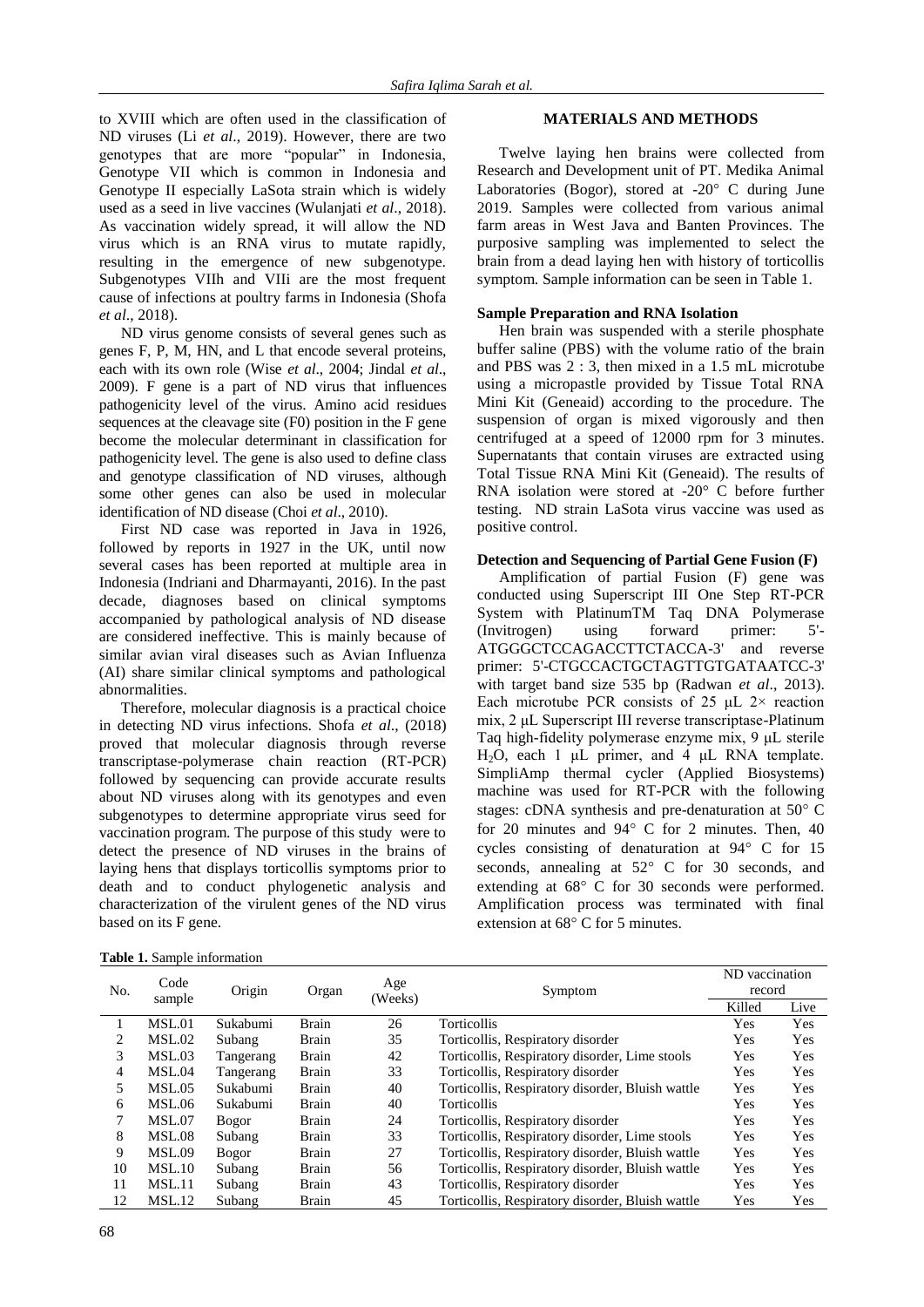Finally the PCR product was visualized by electrophoresis in 1% (w/v) agarose gel with the addition of 5% ethidium bromide. Positive sample showing the 535 bp band was shipped for purification and sequencing by 1st Base sequencing services in Malaysia.

### **Data Analysis**

Nucleotide of F gene from sequencing was analyzed using BLASTN (NCBI) by matching similar genes with other Indonesian ND isolates available at GenBank. Homology comparison and phylogenetic tree were analyzed using MEGA X software version 10.1.

### **RESULTS AND DISCUSSION**

Appropriate and accurate diagnosis is still a challenge in the field of veterinary medicine in detecting the presence of a causative agent of a disease in advanced technology era. Reverse transcriptasepolymerase chain reaction is one of the accurate and fast methods commonly used to determine the presence or absence of disease agents including viruses in a single disease outbreak. Almost all types of viruses can be detected with this method.

According to Yi and Liu (2011) one of the diseases in the veterinary world that require rapid diagnosis is newcastle disease due to its high mortality and morbidity rates. Several studies have been conducted regarding diagnosing ND by RT-PCR. This study used partial detection test of the F gene from the ND virus in laying hens brains that showed clinical symptoms of torticollis prior to death, and conducted phylogenetic analysis and characterization of the genes coding for the virulent nature of the virus.

#### **Partial Detection Results of Gene F using RT-PCR**

Visualization of PCR product on electrophoresis gel from a partial ND fusion virus gene in this study

produced an amplicon approximately 535 bp. The results showed that from twelve samples, only one sample was detected contain the F gene of ND virus (Figure 1). The sample with MSL.03 code came from laying hens in Legok, Tangerang, Banten Province. The other brain samples were negative for the ND virus based on the RT-PCR test.

These positive results indicate that in the last few years, Newcastle disease virus (NDV) is circulating throughout the Tangerang area which is dense with poultry farm. A study conducted by Emilia *et al*. (2015) found that purebred and native chickens traded in traditional markets in Tangerang region contained ND viruses through samples from cloaca swabs. Detection of the virus in the cloaca swab indicates shedding of the virus which can cause increase in ND virus circulation at a certain area. Chickens are susceptible to ND because of its simple transmission through inhaled air containing virus. Shofa *et al*. (2018) added that the ND virus able to infect vaccinated poultry. Vaccination failure results in the shedding of the ND virus. Imbalance between the amount of virus and antibodies is the main cause of ND virus discharge through feces. Indriani and Dharmayanti (2016) stated that in laboratory testing, the results of ND vaccination on several strains of representative genotype showed the same high protection results of 100% but there were differences in shedding of the virus through feces. Vaccination with certain genotypes still causes shedding when challenged with genotype seed vaccines from different strains.

## **Comparison of Homology and Phylogenetic Analysis of MSL.03 Virus**

Based on homology comparison analysis, MSL.03 virus has similarity about 90.28-95.86% with seven isolates from Indonesia found in Genbank (Table 2). MSL.03 virus nucleotide shares 90.28% identical to the four ND isolates available at GenBank,



**Figure 1.** RT-PCR test results visualized on the gel electrophoresis showed positive results on MSL.03 samples with an amplicon of approximately 535 bp. Bioline 100 bp was used as marker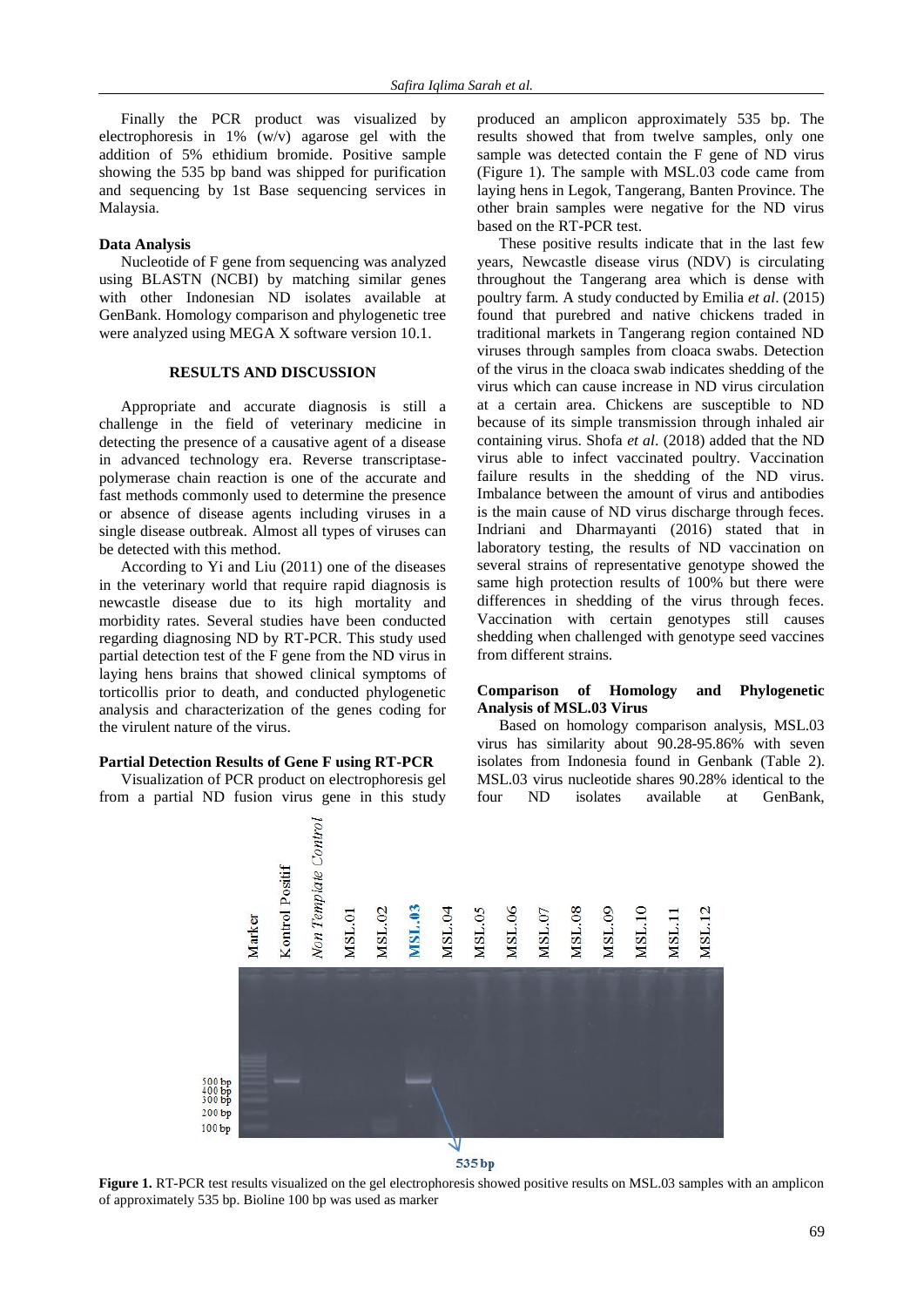chicken/Gianyar/013/10 (Access code HQ697257), chicken/Kudus/017/10 (Access code HQ697259), chicken/Sragen/014/10 (Access code HQ697258) and chicken/Kudus/018/10 (Access code HQ697260). Shofa *et al*. (2018) stated that the four isolates were included in subgenotype VIIi. On the other hand, when compared to Indonesian isolates in genotype VIIh, MSL.03 virus nucleotides showed higher identical by 95.34% to chicken/Makassar/003/09 (Access code HQ697256), 95.35% to chicken/Bali/020/10 (Access code HQ697261), and 95.86% to chicken/Sukorejo/019/10 (HQ697255). These results were supported by phylogenetic analysis through phylogenetic trees which proved that the MSL.03 virus belongs to the ND virus subgenotype VIIh branch as well as isolates chicken/Makassar/003/09, chicken/Bali/020/10 and chicken/Sukorejo/019/10 (Figure 2).

Outbreaks caused by ND virus genotype VII have been widely reported since the 1990s and are widely circulating in several regions around globe such as Europe, China, Middle East and South Africa (Herczeg *et al*., 1999; Wang *et al*., 2006; Bogoyavlenskiy *et al*., 2009). The development of researches in molecular biology shows that genotype VII is endemic in Southeast Asia region such as Malaysia (Berhanu *et al*., 2010). In Indonesia, genotype VII of the ND virus is already widely spread, as supported by a research conducted by Indriani and Dharmayanti (2016) who characterized and developed vaccines with seeds belonged to genotype VII.

Miller *et al*. (2015) stated that there are two subgenotypes VII which has spread widely at poultry farms throughout Indonesia, they are subgenotypes VIIh and VIIi. Putri *et al*. (2017) and Shofa *et al*.

**Tabel 2.** Virus MSL.03 homology comparison of nucleotide with Indonesia isolate from Genbank (%)

|   | Isolat                             |       |       |       | 4     |       |       |       |
|---|------------------------------------|-------|-------|-------|-------|-------|-------|-------|
|   | HO697256.1 chicken/Makassar/003/09 |       |       |       |       |       |       |       |
|   | HQ697257.1_chicken/Gianyar/013/10  | 91.32 |       |       |       |       |       |       |
|   | HO697259.1 chicken/Kudus/017/10    | 91.32 | 100   |       |       |       |       |       |
| 4 | HQ697258.1_chicken/Sragen/014/10   | 91.32 | 100   | 100   |       |       |       |       |
|   | HO697260.1 chicken/Kudus/018/10    | 91.32 | 100   | 100   | 100   |       |       |       |
| 6 | HO697261.1 chicken/Bali/020/10     | 98.56 | 90.80 | 90.80 | 90.80 | 90.80 |       |       |
|   | HQ697255.1_chicken/Sukorejo/019/10 | 98.56 | 91.34 | 91.34 | 91.34 | 91.34 | 98.57 |       |
|   | MSL.03                             | 95.34 | 90.28 | 90.28 | 90.28 | 90.28 | 95.35 | 95.86 |



 $0.0100$ 

**Figure 2.** Phylogenetic relation of the partial Fusion (F) gene ND MSL.03 virus from brain torticollis symptom in Tangerang with Indonesian isolates representative from two subgenotypes available at GenBank

المتماريتين المتماريتين المتماريتين المتماريتين المتماريتين

110 120 130 140 150 HQ697256.1 chicken/Makassar/00 KIQGSVSTSG GRRRKRFIGA IIGSVALGVA TAAQITAAAA LIQANQNAAN HQ697257.1 chicken/Gianyar/013 KIQGSVATSG GRRQKRFIGA VIGSVALGVA TAAQITAAAA LIQANQNAAN H0697259.1 chicken/Kudus/017/1 KIQGSVATSG GRRQKRFIGA VIGSVALGVA TAAQITAAAA LIQANQNAAN KIQGSVATSG GRRQKRFIGA VIGSVALGVA TAAQITAAAA LIQANQNAAN HQ697258.1 chicken/Sragen/014/ KIQGSVATSG GRRQKRFIGA VIGSVALGVA TAAQITAAAA LIQANQNAAN HQ697260.1\_chicken/Kudus/018/1 HQ697261.1\_chicken/bali/020/10 KIQGSVSTSG GRRRKRFIGA IIGSVALGVA TAAQITAAAA LIQANQNAAN HQ697255.1 chicken/Sukorejo/01 KIQGSVSTSG GRRRKRFIGA IIGSVALGVA TAAQITAAAA LIQANQNAAN **MSL.03** KIQGSVSASG (RRRKRFIGA IIGSVALGVA TAAQITAAAA LIQANQNAAN

**Figure 3.** Comparison of amino acids in the cleavage site (F0) from the Fusion gene (F) of ND virus MSL.03 compared with Indonesian isolates from Genbank. Special line shows amino acid sequence from 112 to 117 of MSL.03 viruses that is RRRKRF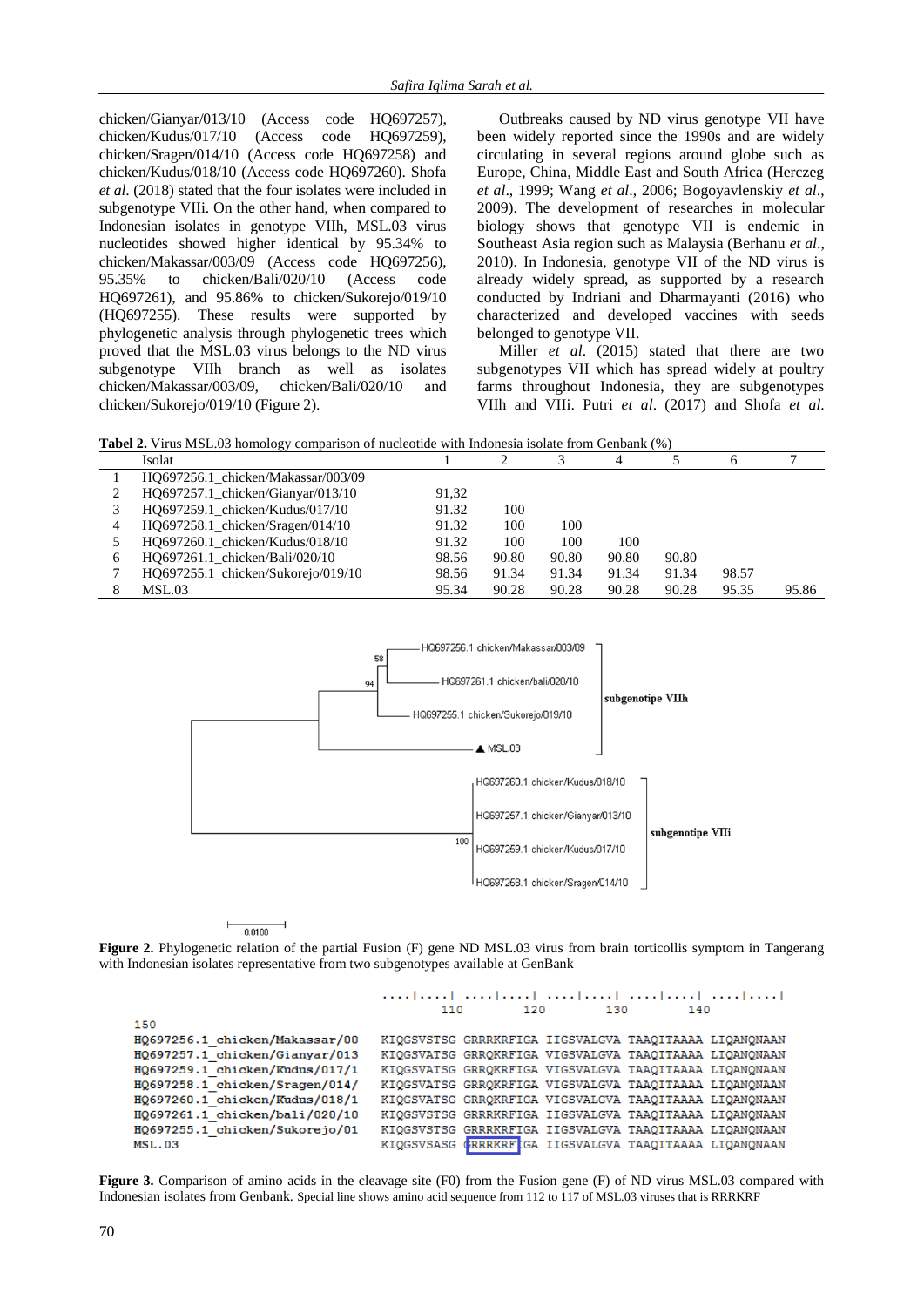(2018) added that genotype VIIh was mostly found in West Java areas with dense poultry farms. Although, it has been widely circulated in Indonesia, the pathogenicity differences between subgenotype VIIh and other subgenotypes have not been studied adequately. According to Miller *et al*. (2015), the spreading of subgenotypes ND virus into an area is generally through transportation of reservoir animals. Some subgenotypes of ND viruses do not cause symptoms or death in certain species. This create potential new problem of virus shedding that will emerge a new subgenotypes.

#### **Virulence Gene Analysis of MSL.03 Virus**

Choi *et al*. (2010) mentioned that the virulence of ND virus has multibasic amino acids in the cleavage site (F0) of the ND virus Fusion gene. The amino acid sequence at positions 112 to 117 in the F gene could describe virulence level of the ND virus. In this study, the MSL.03 virus had 112RRRKRF117 pattern at the virulent determinant position (Figure 3). Bello *et al*. (2018) showed that some ND isolates from several regions in Nigeria had RRRKRF pattern at F0. Previously, Choi *et al*. (2013) found the same pattern in ND cases in Cambodia. According to Choi *et al*. (2010) the existence of several pattern such as RRRKRF, KRQKRF, and RRQRRF become a criterion of virulence of ND virus.

#### **CONCLUSION**

Partial Gene Fusion (F) from the NDV is successfully detected by RT-PCR from brain of laying hens with history of torticollis symptom in Tanggerang. The ND virus in this study belongs to subgenotype VIIh and is classified as virulent ND virus based on the 112RRRKRF117 pattern found in the cleavage site (F0) of the Fusion gene.

#### **ACKNOWLEDGEMENTS**

Thank you to 1st base Malaysia for the sequencing services and Immunology Laboratory, Department of Animal Disease and Health Sciences, Faculty of Veterinary Medicine, Bogor Agricultural University for the confirmation test.

#### **REFERENCES**

- Abdisa, T. and T. Tagesu. 2017. Review on newcastle disease of poultry and its public health importance. **J. Vet. Sci. Technol**. 8:441. doi:10.4262/2157-7579.1000441.
- Alexander, D.J., J.G. Bell, and R.G. Alders. 2004. A Technology Review: Newcastle Disease with Special Emphasis on Its Effects on Village Chickens (chapters 1-3). FAO. Rome.
- Ashraf, A. and M. Shah. 2014. Newcastle disease: Present status and future challenges for developing countries. **African J. Microbiol. Res**. 8(5):411-416.
- Bello, M.B., Y. Khatijah, I. Aini, H. Mohd, P.H.P. Ben, and R.O. Abdul. 2018. Diagnostic and vaccination approaches for newcastle disease virus in poultry: The current and emerging perspectives. **Biomed. Res. Inter**. [https://doi.org/10.1155/2018/](https://doi.org/10.1155/2018/7278459) [7278459.](https://doi.org/10.1155/2018/7278459)
- Berhanu M.A., A. Ideris, A.R. Omar, and M.H. Bejo. 2010. Molecular characterization of partial fusion gene and C-terminus

extension length of haemagglutinin-neuraminidase gene of recently isolated newcastle disease virus isolates in Malaysia. **Virol. J.** 7:183. doi: 10.1186/1743-422X-7-183.

- Bogoyavlenskiy, A., V. Berezin, A. Prilipov, E. Usachev, O. Lyapina, I. Korotetskiy, I. Zaitceva, S. Asanova, A. Kydyrmanov, and K. Daulbaeva. 2009. Newcastle disease outbreaks in Kazakhstan and Kyrgyz stan during 1998, 2000, 2001, 2003, 2004, and 2005 were caused by viruses of the genotypes VIIb and VIId**. [Virus Genes.](https://www.ncbi.nlm.nih.gov/pubmed/19466536)** 39(1):94-101.
- Choi, K.S., E.K. Lee, W.J. Jeon, and J.H. Kwon. 2010. Antigenic and immunogenic investigation of the virulence motif of the newcastle disease virus fusion protein. **J. Vet. Sci**. 11(3):205- 211.
- Choi, K.S., M.J. Park, W.J. Jeon, S.J. Kye, Y.N. Yoo, S.R. Kim, and J.H. Kwon. 2013. Genetic and antigenic variation in the HN protein of viruses shed from vaccinated chickens after challenge with virulent newcastle disease virus. **Avian Dis**. 57(2):303-306.
- Dey, S., M.M. Chellappa, S. Gaikwad, J.M. Kataria, and V.N. Vakharia. 2014. Genotype characterization of commonly used newcastle disease virus vaccine strains of India. **PLoS One.** 9(6):e98869. [https://doi.org/10.1371/journal.pone.0098869.](https://doi.org/10.1371/journal.pone.0098869)
- Dimitrov, K.M., D.H. Lee, D. Williams-Coplin, T.L. Olivier, P.J. Miller, and C.L. Afonso. 2016. Newcastle Disease viruses causing recent outbreaks worldwide show unexpectedly high genetic similarity to historical virulent isolates from the 1940s. **J. Clin. Microbiol**. 54(5):1228-1235.
- Emilia, S. Setiyaningsih, and R.D. Soejoedono. 2015. Isolation and biologic characterization of newcastle disease virus. **J. Ked. Hewan**. 9(1):47-51.
- Herczeg, J., E. Wehmann, R.R. Bragg, P.M. Travassos Dias, G. Hadjiev, O. Werner, and B. Lomniczi. 1999. Two novel genetic groups (VIIb and VIII) responisble for recent newcastle disease outbreaks in South Africa, one (VIIb) of which reached Southern Europe. **Archiv. Virol**. 144:2087-2099.
- Indriani, R. and N.L.P.I. Dharmayanti. 2016. Respon titer antibodi dan proteksi virus newcastle disease genotype I, II, VI dan VII sebagai vaksin terhadap infeksi isolat virus newcastle disease chicken/Indonesia/GTT/11. **J. Biol. Indonesia**. 12(2):211-218.
- Jindal, N., Y. Chander, A. Primus, P.T. Redig, and S.M. Goyal. 2010. Isolation and molecular characterization of newcastle disease viruses from raptors. **Avian Pathol**. 39(6):441-445.
- Kencana, G.A.Y., I.M. Kardena, and I.G.N.M.Mahardika. 2012. Penyakit newcastle disease lapang pada ayam buras di Bali menggunakan teknik RT-PCR. **J. Ked. Hewan**. 6(1): 28-31.
- Kim, L.M., D.L. Suarez, and C. L. Afonso. 2008. Detection of a broad range of class I and II newcastle disease viruses using a multiplex real-time reverse transcription polymerase chain reaction assay. **J. Vet. Diagn. Invest**. 20:414-425.
- Lee, D.H., J.H. Kwon, and J.Y. Noh. 2016. Viscerotropic velogenic newcastle disease virus replication in feathers of infected chickens. **J. Vet. Sci**. 17(1):115-117.
- Li, S.Y., G.J. You, and L.J. Du. 2019. Complete genome sequence of a class I newcastle disease virus strain isolate from a breeding chicken flock in Sichuan, China. **Microbiol. Resour. Announc**. 8(18):e00337-19.
- Miller, P.J., R. Haddas, L. Simanov, A. Lublin, S.F. Rehmani, A. Wajid, T. Bibi, T.A. Khan, T. Yaqub, S. Setiyaningsih, and C.L. Afonso. 2015. Identification of new sub-genotypes of virulent newcastle disease virus with potential panzootic features. **[Infect.](https://www.ncbi.nlm.nih.gov/pubmed/25445644)  [Genet. Evol](https://www.ncbi.nlm.nih.gov/pubmed/25445644)**. 29:216-229.
- Narayanan, M.S., M. Parthiban, P. Sathiya, and K. Kumanan. 2010. Molecular olecular detection of newcastle disease virus using flinders tehnology associates-PCR. **Arhiv**. 80:51-60.
- Oni, O.O., A.A.Owoade, and A.O. Sonibare. 2016. Persistence of newcastle disease virus in poultry flocks. **Vom. J. Vet. Sci**. 11:25-29.
- Putri, D.D., E. Handharyani, E.D. Soejoedono, A. Setiyono, N.L.P.I. Mayasari, and O.N. Poetri. 2017. Pathotypic and phylogenetic analysis of newcastle disease virus isolated from vaccinated chicken in West Java, Indonesia. **Proceedings of the 1st International Conference in One Health (ICOH 2017).**  [https://doi.org/10.2991/icoh-17.2018.39.](https://dx.doi.org/10.2991/icoh-17.2018.39)
- Radwan, M.M., S.F. Darwish, I.M. El-Sabagh, A.A. El-Sanousi, and M.A. Shalaby. 2013. Isolation and molecular characterization of newcastle disease virus genotypes II and VIId in Egypt between 2011 and 2012. **Virus Genes**. 47:311-316.